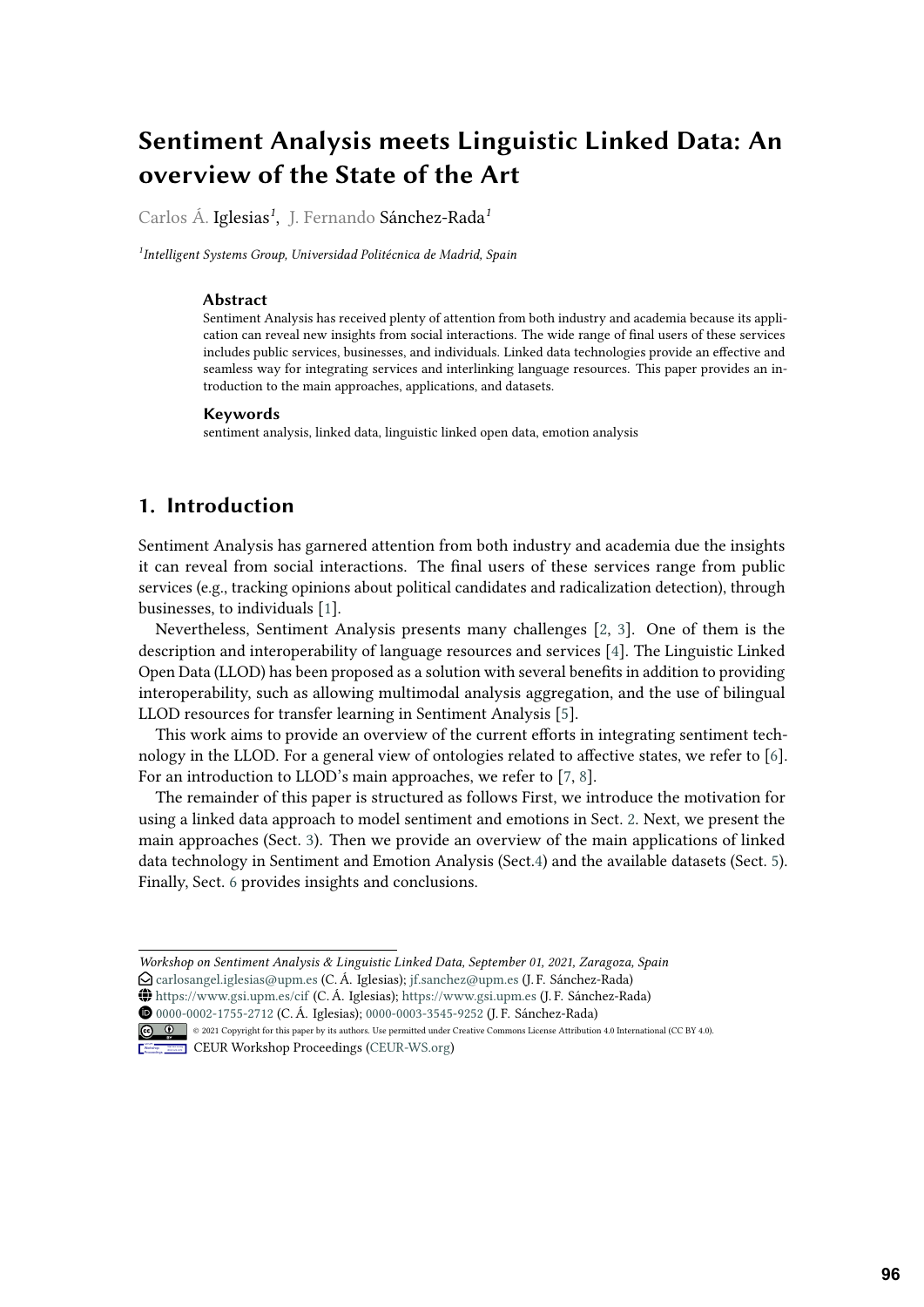## <span id="page-1-0"></span>**2. Why a Linked Data Approach to Affect Resources: Use cases**

According to Emotion Markup Language (EmotionML) [\[9\]](#page-8-7), the main advantages of using a language for representing emotions are enabling software components to represent and process data and enabling interoperability among different components. They distinguish three prominent use cases: manual annotation of emotion-related material, automatic recognition of emotions, and generation of emotion-related responses.

In the case of linguistic resources, we can elaborate further on these use cases. The primary resources that are annotated with sentiment and emotion are lexicons and corpora. Regarding lexicons, there are different needs, such as annotating the prior polarity [\[10\]](#page-8-8) or emotion [\[11\]](#page-8-9) of a word or the contextual one. In addition, both sentiment and emotion (affects) can be associated at a word or compound phrase-level [\[12\]](#page-8-10).

Regarding the automatic recognition of sentiment and emotions, even though the linguistic community is mainly focused on text analysis, there is an increasing interest in multimodal sentiment and emotion analysis [\[13\]](#page-8-11), i.e., the inclusion of other modalities such as video and audio. Different modalities often use different sentiment or emotion models, so combining them requires integrating different models. Moreover, it also requires the integration of sentiment services from different providers. Finally, three main applications have been identified for emotion and sentiment generation: emotionally-aware social chatbots [\[14\]](#page-8-12), sentimental [\[15\]](#page-8-13) and emotional [\[16\]](#page-8-14) text generation, and affect-aware ambient intelligence [\[17\]](#page-8-15). Table [1](#page-2-0) collects these use cases.

Using linked data technologies to formalize sentiment and emotion representations brings additional benefits, such as interoperability between different representation formalisms used in Natural Language Processing (NLP) tools and linguistic resources [\[18,](#page-8-16) [7\]](#page-8-5). Moreover, standardized data models specifically designed to enable interoperability and interlinking of datasets can improve reusability [\[8\]](#page-8-6) and visibility. Interlinked datasets may also include annotations beyond sentiment and emotion labels, such as additional information about content authors or general facts. In the field of Sentiment Analysis this information is referred to as social context and it can be exploited in classification tasks [\[19\]](#page-8-17).

## <span id="page-1-1"></span>**3. How: main approaches**

In this section, we review the main strategies for the representation of sentiment and emotions in linguistic resources and then we focus on those that follow the linked data principles. A detailed review of sentiment lexicons and datasets can be found in [\[20\]](#page-9-0).

Several linguistic resources have been extended to include sentiment and affect. The most common type of annotation for sentiment [\[21\]](#page-9-1) is polarity, which is represented using a predefined category (e.g., positive, negative, and neutral) or a continuous value in a predefined range (e.g., a value between -1 and 1). The most popular resource is SentiWordNet [\[22\]](#page-9-2), which extends WordNet [\[23\]](#page-9-3). SentiWordNet assigns automatically to each WordNet synset two sentiment scores: positivity and negativity.

Regarding emotion representation, there are several competing representation models, ranging from categorical ones (e.g,. Ekman's Big Six [\[24\]](#page-9-4) and Plutchik's wheel of emotions [\[25\]](#page-9-5)) to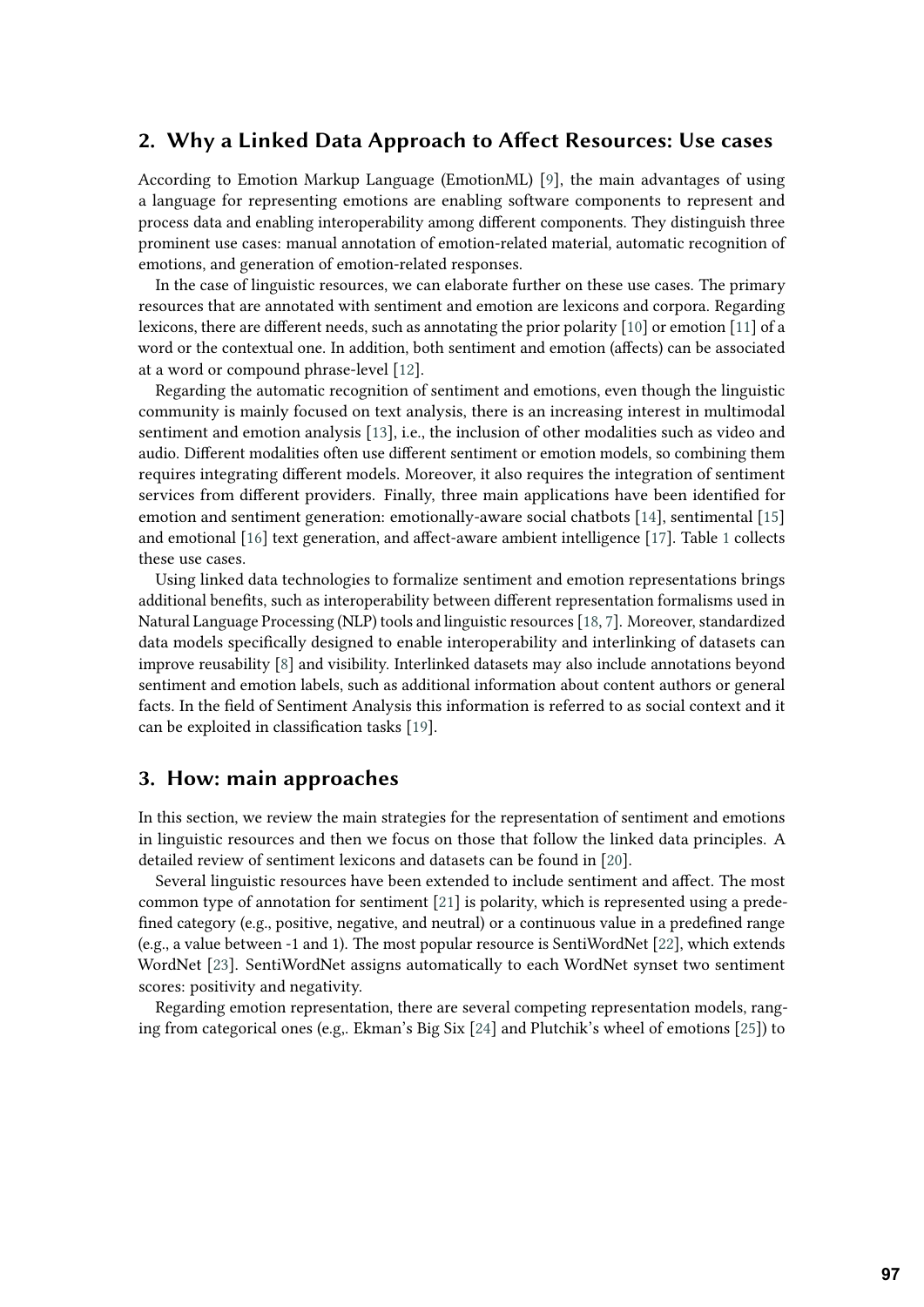<span id="page-2-0"></span>

| Scenario                             | Use cases                                         |  |  |
|--------------------------------------|---------------------------------------------------|--|--|
| UC-AL - Annotate Lexicon             | ALS1 Annotate prior sentiment of lexical entry    |  |  |
|                                      | ALS2 Annotate contextual affect of lexical entry  |  |  |
|                                      | ALS3 Annotate affect of compound lexical entries  |  |  |
|                                      | ALE1 Annotate prior emotion of lexical entry      |  |  |
|                                      | ALE2 Annotate contextual emotion of lexical entry |  |  |
|                                      | ALE3 Annotate emotion of compound lexical en-     |  |  |
|                                      | tries                                             |  |  |
| UC-AC - Annotate Corpus              | ACS1 Annotate sentiment of corpus                 |  |  |
|                                      | ACE1 Annotate emotion of corpus                   |  |  |
| UC-S - Interoperable affect services | SS1 Sentiment service annotation                  |  |  |
|                                      | SS11 Polarity conversion                          |  |  |
|                                      | SS12 Multimodal sentiment analysis                |  |  |
|                                      | SS2 Evaluation sentiment service providers        |  |  |
|                                      | SE1 Emotion service annotation                    |  |  |
|                                      | <b>SE11 Emotion Model conversion</b>              |  |  |
|                                      | SE12 Multimodal emotion analysis                  |  |  |
|                                      | SE2 Evaluation emotion service providers          |  |  |
| UC-G - Generation affect responses   | GS1 Sentimental social chatbots                   |  |  |
|                                      | GS2 Sentimental Ambient Intelligence              |  |  |
|                                      | GS3 Sentimental text generation                   |  |  |
|                                      | <b>GE1</b> Emotional social chatbots              |  |  |
|                                      | <b>GE2</b> Emotional Ambient Intelligence         |  |  |
|                                      | GE3 Emotional text generation                     |  |  |

## **Table 1**

Use cases

dimensional ones (e.g., Russel's circumplex model [\[26\]](#page-9-6), Pleasure-Arousal-Dominance (PAD) [\[27\]](#page-9-7), and Cambria's Hourglass of Emotions [\[28\]](#page-9-8)) through other approaches, such as appraisal and action-tendency models. The existence of such varied models, and the fact that each sub-field within Emotion Analysis seems to favor a different one, makes emotion representation very challenging. The need for a common representation model of emotions motivated the creation of W3C specification, EmotionML. EmotionML [\[9\]](#page-8-7) is a W3C specification for representing emotion-related states in data processing systems. It provides a meta-model for representing different emotion models. The specification includes twelve vocabularies for representing categories, appraisals, dimensions, and action tendencies. EmotionML brings the expertise of the Emotion Annotation and Representation Language (EARL) (EARL) [\[29\]](#page-9-9) language developed by the European network of excellence Human-Machine Interaction Network on Emotion (HUMAINE) from 2004 to 2007. EmotionML collected 39 use-cases in emotion recognition, annotation, and generation. The most popular linguistic resources for emotion analysis are WN-Affect [\[30\]](#page-9-10), Linguistic Inquiry and Word Count (LIWC) [\[31\]](#page-9-11), and Affective Norms for English Words (ANEW) [\[32\]](#page-9-12). WN-Affect [\[30\]](#page-9-10) adds an affective label to WordNet synsets for annotating emotions, moods, personality traits, cognitive and physical states, attitudes, sensations, behaviours, emotional responses, emotion-eliciting situations, and hedonic signals. LIWC is a dictionary of grammatical, psychological, and content word categories. In particular,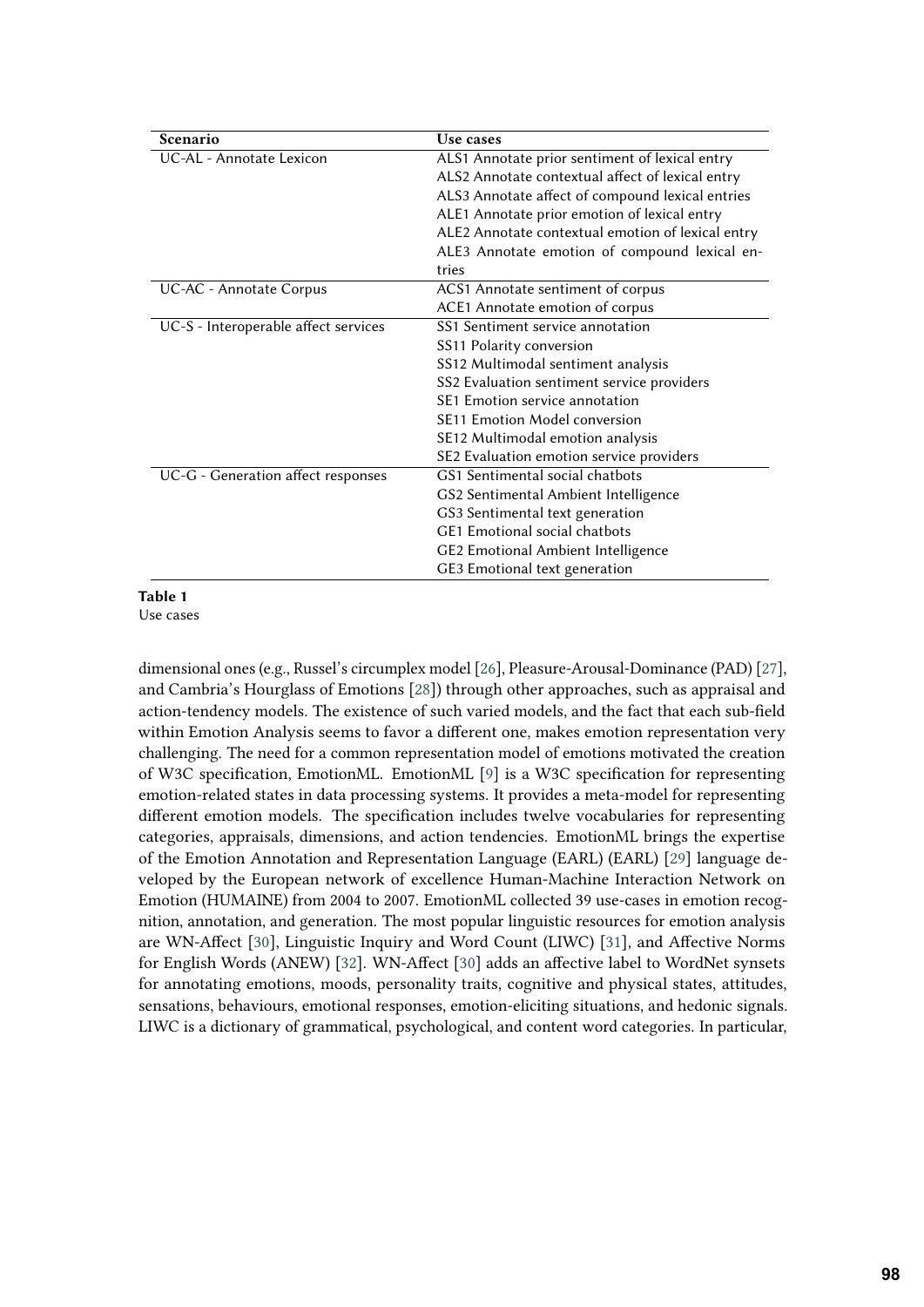LIWC includes categories for affective processes, positive emotions, negative emotions, anger, anxiety, and sadness. Finally, ANEW annotates 2,477 English words following the PAD model.

The definition of linked data models for sentiment and emotion in the LLOD has received an increasing interest in the field. As a consequence, the Linked Data Models for Emotion and Sentiment Analysis W3C Community Group was created in 2014 with the aim of identifying requirements and defining a common linked data model [\[33\]](#page-9-13). This group serves as a forum for experts in different areas related to Emotion and Sentiment Analysis to exchange ideas and discuss better and more versatile ways to represent emotion and sentiment. Some of their conclusions are summarized in a document on guidelines for developing Linked Data Emotion and Sentiment Analysis services [\[1\]](#page-7-0). They propose the use of the Marl and Onyx vocabularies for the annotation of sentiment and emotions, respectively. Marl [\[34,](#page-9-14) [35\]](#page-9-15) is a vocabulary to annotate and describe expressed opinions. The vocabulary follows a linked data approach and is aligned with the Provenance Ontology (PROV-O) [\[36\]](#page-9-16). It has been proposed as an alternative to represent sentiment features in language resources [\[37,](#page-9-17) [35\]](#page-9-15) in combination with Lemon [\[38\]](#page-10-0) and NLP Interchange Format (NIF) [\[39\]](#page-10-1). On the other hand, Onyx [\[40\]](#page-10-2) proposes a generic ontology for emotion representation based on the EmotionML model. Onyx is also aligned with PROV-Os, as well as with WordNet-Affect [\[30\]](#page-9-10). Onyx has been used for representing emotion features of language resources in combination with Lemon and NIF [\[35\]](#page-9-15). Regarding sentiment and emotion services, they propose an extension of NIF that includes specific parameters for specifying domain, polarity range, emotion model, and conversion needs. A reference implementation [\[41\]](#page-10-3) is made available for fostering the adoption of the guidelines. The community has also developed several tools that provide limited two-way conversion between semantic (e.g., Onyx and Marl) and non-semantic formats (e.g., EmotionML), such as Senpy [\[41\]](#page-10-3).

Other proposals within the linked data community are Human Emotion Ontology (HEO), OntoEmotions, Ars Emotica, SenticNet, and the Smiley ontology. HEO [\[42\]](#page-10-4) is based on EmotionML and it is focused on multimedia annotation. The OntoEmotions ontology [\[43,](#page-10-5) [44,](#page-10-6) [45\]](#page-10-7) is an ontology of emotional categories adapted to five basic categories (Sadness, Happiness, Surprise, Fear, and Anger) and used for categorizing emotion words, which are instances of both the Emotion and Word superclasses. OntoEmotions has been used for developing an emotional list of words used for annotating texts using non-semantic formats [\[44\]](#page-10-6) in the fairy tales domain. Ars Emotica Ontology (AEO) [\[46\]](#page-10-8) aims at providing an emotion-driven exploration of online arts collections. For this purpose, the ontology provides support for primary and complex emotions following the Plutchik's wheel model [\[25\]](#page-9-5). SenticNet [\[47,](#page-10-9) [48\]](#page-10-10) is another popular language resource. It is a commonsense knowledge base for Sentiment Analysis that extends Concept Net 5 [\[49\]](#page-10-11) with semantic and affect information. Finally, the Smiley ontology [\[50\]](#page-10-12) proposes an ontology for representing explicitly emoticons' emotions.

In addition, there are linked data versions of the WN-Affect [\[51,](#page-10-13) [37\]](#page-9-17) and LIWC [\[52\]](#page-10-14) taxonomies based on Simple Knowledge Organization System (SKOS). Another resource, Senti-WordSKOS [\[53\]](#page-10-15), integrates SentiWordNet and a SKOS version of the categories of the Hourglass model of SenticNet.

Other works propose culturally tailored approaches to emotion ontology development, such as the Chinese Emotion Ontology [\[54\]](#page-10-16) which exploits the affective events included in the HowNet lexical resource for Chinese [\[55\]](#page-10-17), and the Japanese Emotion Objects' ontology [\[56\]](#page-11-0) based on EmotionML and aligned with Nakamura's emotive expressions dictionary [\[57\]](#page-11-1).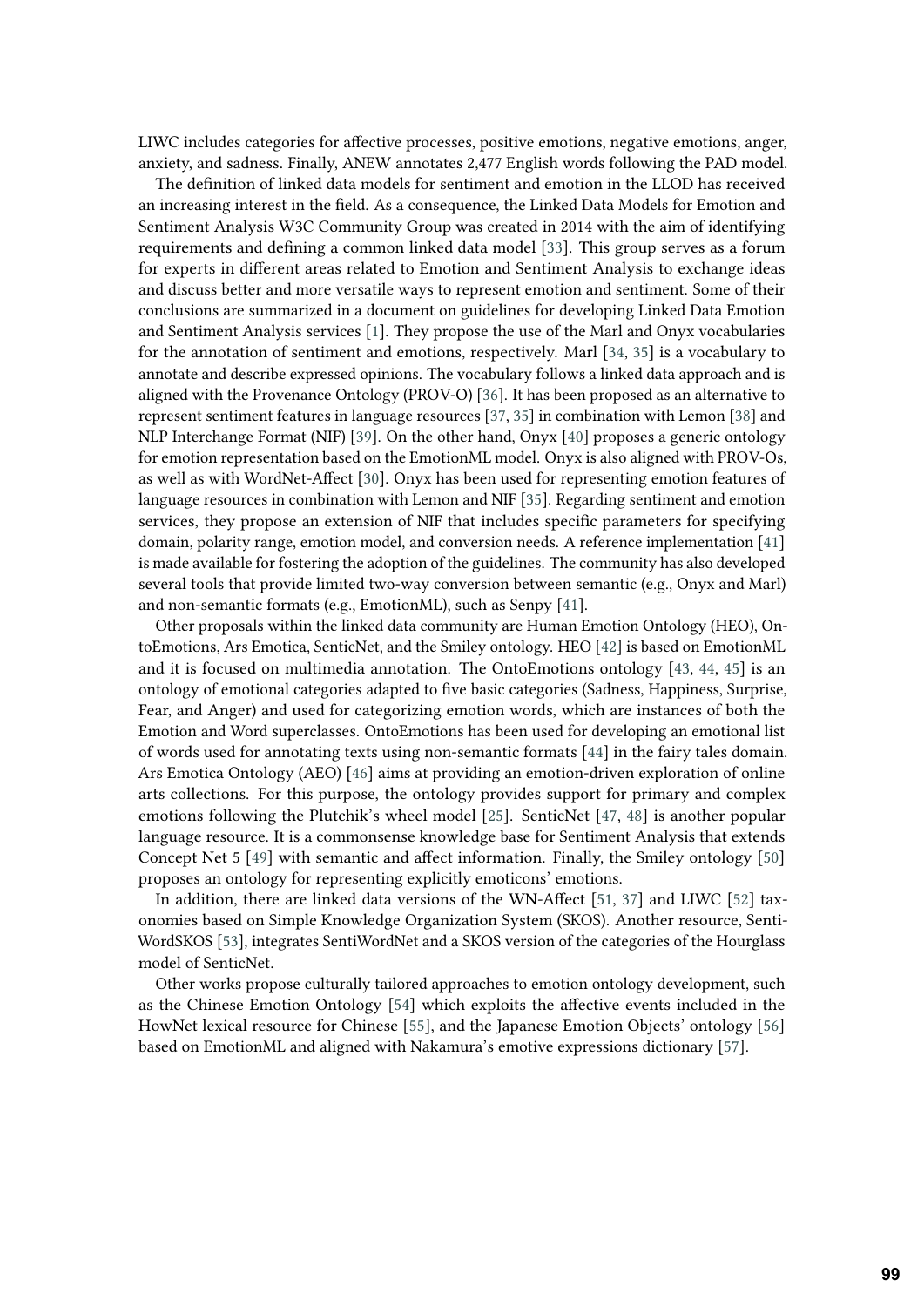| Application                                                                              | Usage                                                       | Use case                                                                | Field                                             | Schema                       | Ref.          |
|------------------------------------------------------------------------------------------|-------------------------------------------------------------|-------------------------------------------------------------------------|---------------------------------------------------|------------------------------|---------------|
| Emotion-driven<br>art                                                                    | Art<br>work                                                 | ALE1, SE1                                                               | Cultural heritage                                 | AEO,                         | $[46]$        |
| collections exploration                                                                  | annotation                                                  |                                                                         |                                                   | Lemon,                       |               |
|                                                                                          |                                                             |                                                                         |                                                   |                              | WN-Affect     |
| Cultural<br>objects<br>recommendation                                                    | Cultural<br>item<br>annotation                              | SS <sub>1</sub>                                                         | Cultural heritage                                 | Marl                         | [58]          |
| Combining<br>German                                                                      | Lexical<br>entry                                            | ALS1                                                                    | Digital humanities                                | Lemon,                       | [59,          |
| Sentiment Lexicons                                                                       | annotation                                                  |                                                                         |                                                   | Marl                         | 60]           |
| of<br>Polarity<br>German<br>compound words                                               | Lexical<br>entry<br>annotation                              | ALS <sub>3</sub>                                                        | Digital humanities                                | Ontolex<br>Lemon,<br>Marl    | [61]          |
| Annotation Dictionary of<br>Bavarian Dialects in Aus-<br>tria                            | Lexical<br>entry<br>annotation                              | ALS1, ALS3                                                              | Digital humanities                                | OntoLex,<br>Lemon,<br>Marl   | $[62]$        |
| Annotating polarity of a<br>Latin lexicon                                                | Lexical<br>entry<br>annotation                              | ALS <sub>1</sub>                                                        | Digital humanities                                | Ontolex,<br>Lemon,<br>Marl   | [63]          |
| Emotion<br>$e-$<br>aware<br>learning platform                                            | Multimodal<br>emotion anno-<br>tation                       | <b>SE1, GE2</b>                                                         | E-Learning                                        | Onyx                         | $[64]$        |
| KG for Movies recommen-<br>dation based on the emo-<br>tional state using a chat-<br>bot | Annotation of<br>movie reviews<br>and the user<br>chat log. | GE1, SE1                                                                | Entertainment                                     | $WN$ -Affect, $[65]$<br>Onyx |               |
| Hybrid books in smart en-<br>vironments                                                  | Book annota-<br>tion                                        | ACE1, GE2                                                               | Entertainment                                     | Onyx                         | [66]          |
| Clinical Decision support<br>system.                                                     | Patients' opin-<br>ion annotation                           | SS <sub>1</sub>                                                         | Health                                            | Marl,<br>CSO                 | [67]          |
| Assisting financial invest-<br>ment decisions and track-<br>ing EU political trends      | Real-time<br>annotation<br>of social net-<br>works          | SS <sub>1</sub>                                                         | Finance & Politics                                | Marl                         | [68]          |
| Decision support of Fi-<br>nancial analysts                                              | Tweet annota-<br>tion                                       | <b>SS1, SE1</b>                                                         | Finance                                           | Marl,<br>Onyx                | [69]          |
| Assess feedback of mar-<br>keting campaigns. Senti-<br>ment toward brands.               | Sentiment<br>Emotion<br>and<br>annotation of<br>tweets.     | ACS1, ACE1                                                              | Marketing                                         | Marl,<br>Onyx                | $[70]$        |
| Sentiment in the<br>pur-<br>chase funnel<br>and the<br>marketing mix                     | Tweet annota-<br>tion                                       | ACS1, ACE1                                                              | Marketing                                         | Onyx,<br>Marl                | $[71]$        |
| Multimedia<br>news<br>description                                                        | Video news an-<br>notation                                  | SS <sub>1</sub><br>SS12, ACS1,<br>SE1, SE12,<br>ACE1                    | Media                                             | Marl,<br>Onyx,<br><b>NIF</b> | $[72,$<br>73] |
| Multimodal<br>emotion<br>analysis                                                        | Aggregation of<br>annotations                               | SS1,<br>SS11,<br>SS12,<br>SS <sub>2</sub><br>SE11,<br>SE1,<br>SE12, SE2 | Media,<br>Customer<br>Support, Entertain-<br>ment | Marl,<br>Onyx                | $[74]$        |
| of<br>Discovery<br>tourism<br>places in social media                                     | Place<br>annotation                                         | SS <sub>1</sub>                                                         | Tourism                                           | Marl                         | $[75]$        |
| Generation of domain<br>specific<br>sentiment<br>lexicons                                | Lexical<br>entry<br>annotation                              | ALS2, SS1                                                               | &<br>Tourism<br>e-Commerce                        | Marl,<br>NIF,<br>Lemon       | $[76,$<br>77] |

#### <span id="page-4-0"></span>**Table 2**

Applications of Linked Data Annotations for Sentiments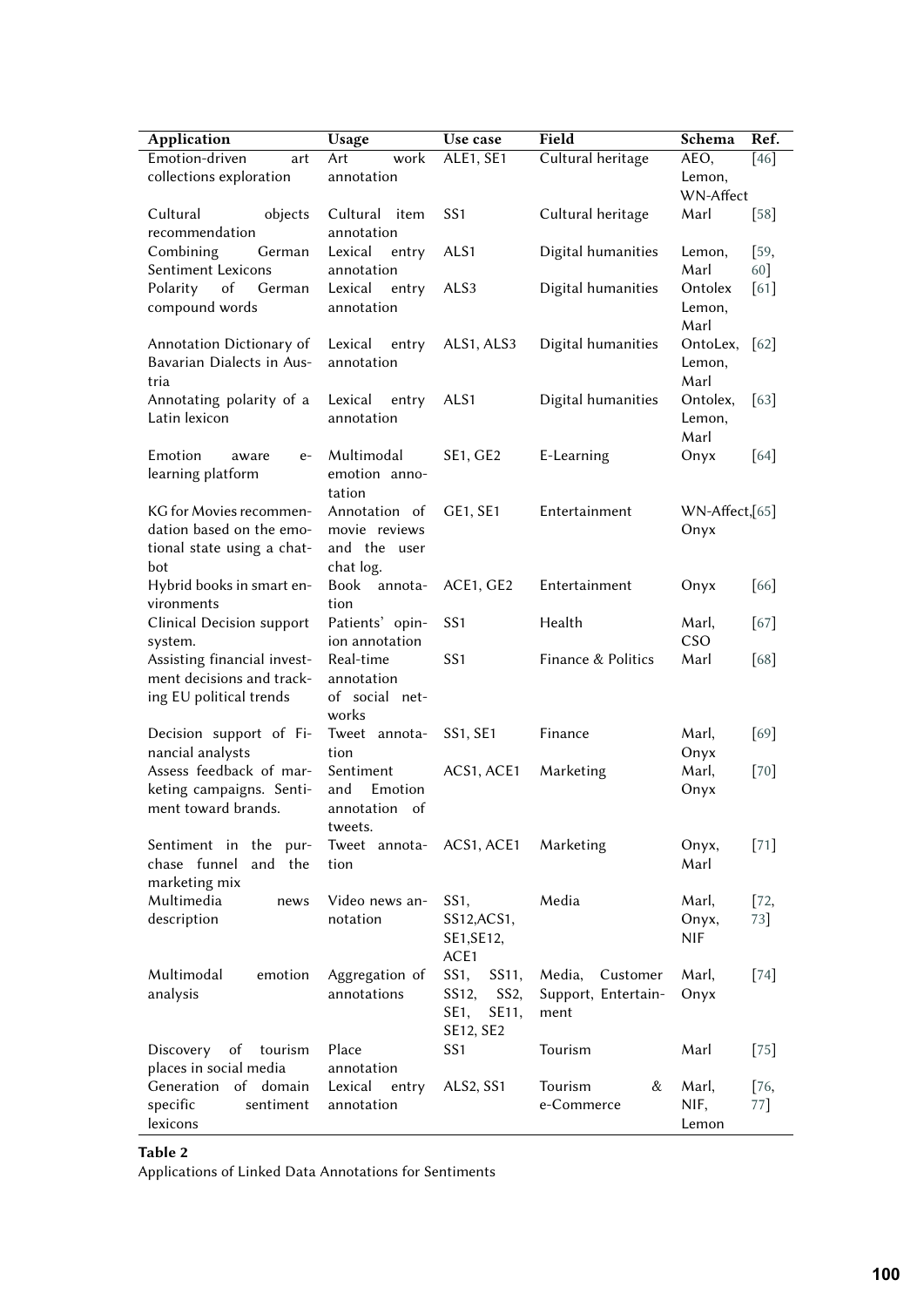## <span id="page-5-0"></span>**4. Applications**

This section presents affect applications that follow a linked data approach. We have included only applications that explicitly mention the usage of linked data. As shown in Table [2,](#page-4-0) these applications have been classified according to their field of application field and the schemas used.

In the *cultural heritage* field, two works propose the annotation of emotion for artworks based on social tagging. Patti et al. [\[46\]](#page-10-8) propose the enrichment of users' experience through an emotion-driven visualization. For this purpose, they introduce the AEO ontology, which connects artworks, creators, and emotions, extending the OntoEmotions ontology [\[43,](#page-10-5) [44,](#page-10-6) [45\]](#page-10-7). The emotion-related classes are organized into primary and complex emotions following Plutchik's model. AEO is integrated with Lemon and WordNet-Affect for linking words to emotions. Díaz-Agudo et al. [\[58\]](#page-11-2) also propose an innovative emotion-driven experience in museums, where visitors can share their artworks' interpretation which can be used for recommending other artworks based on community detection algorithms. For this purpose, they use a Semantic annotator that uses Marl for sentiment representation.

Several works have proposed the annotation of lexical entries in the *digital humanities* field in different languages, such as German [\[59,](#page-11-3) [60,](#page-11-4) [61\]](#page-11-5), Bavarian dialects in Austria [\[62\]](#page-11-6), and Latin [\[63\]](#page-11-7). SentiMerge [\[59\]](#page-11-3) shows how four current sentiment lexicons for German can be combined by using OntoLex, Lemon and Marl. This approach can also be used to represent the polarity of compound words [\[61\]](#page-11-5). The same approach was followed for representing the polarity of a database of Bavarian Dialects in Austria [\[62\]](#page-11-6). Sprugnoli et al. [\[63\]](#page-11-7) develop the language resource *LatinAffectus*, which provides prior sentiment annotated lexical entries uses Ontolex Lemon and Marl.

Muñoz et al. [\[64\]](#page-11-8) develop an emotion-aware *e-learning system* that analyzes students' emotions and adapts the learning experience to keep its attention through emotion regulation strategies. Onyx is used for integrating emotions detected based on facial expression and selfreports. Emotion regulation rules are expressed using the Evented WEb (EWE) ontology [\[78\]](#page-12-6).

Regarding the *entertainment field*, Breitfuss et al. [\[65\]](#page-11-9) develop a chatbot for recommending movies based on the user emotion expressed in the chat and similar emotions expressed in movie reviews. For this purpose, they develop a Knowledge Graph (KG) of movie reviews annotated with emotions using Onyx and WN-Affect. Sigarchaian et al. [\[66\]](#page-11-10) propose a new entertainment experience, so-called hybrid books. These books are annotated with emotions (in this case, HTML annotated with RDFa and Onyx) that broadcast these emotions to its smart environment where smart devices can adapt to the environment (e.g., change lights, temperature or reproduce sounds).

Yang et al. [\[67\]](#page-11-11) propose a clinical decision support system in the *health field* that integrates opinions of patients in the decision process so that preferred decisions can be made according to each patient's preferences, based on the opinions of similar patients. They develop the Clinical Sentiment Ontology (CSO) ontology, which models the relations between clinical diagnosis, clinical conditions, and opinions expressed. Those opinions are collected from the social network *Patients Like Me* and annotated with Marl.

Krieger et al. [\[68\]](#page-11-12) develop the TrendMiner Ontology for annotating real-time information from dynamic data streams, such as blogs, Twitter, newswires, and wikis. They address two case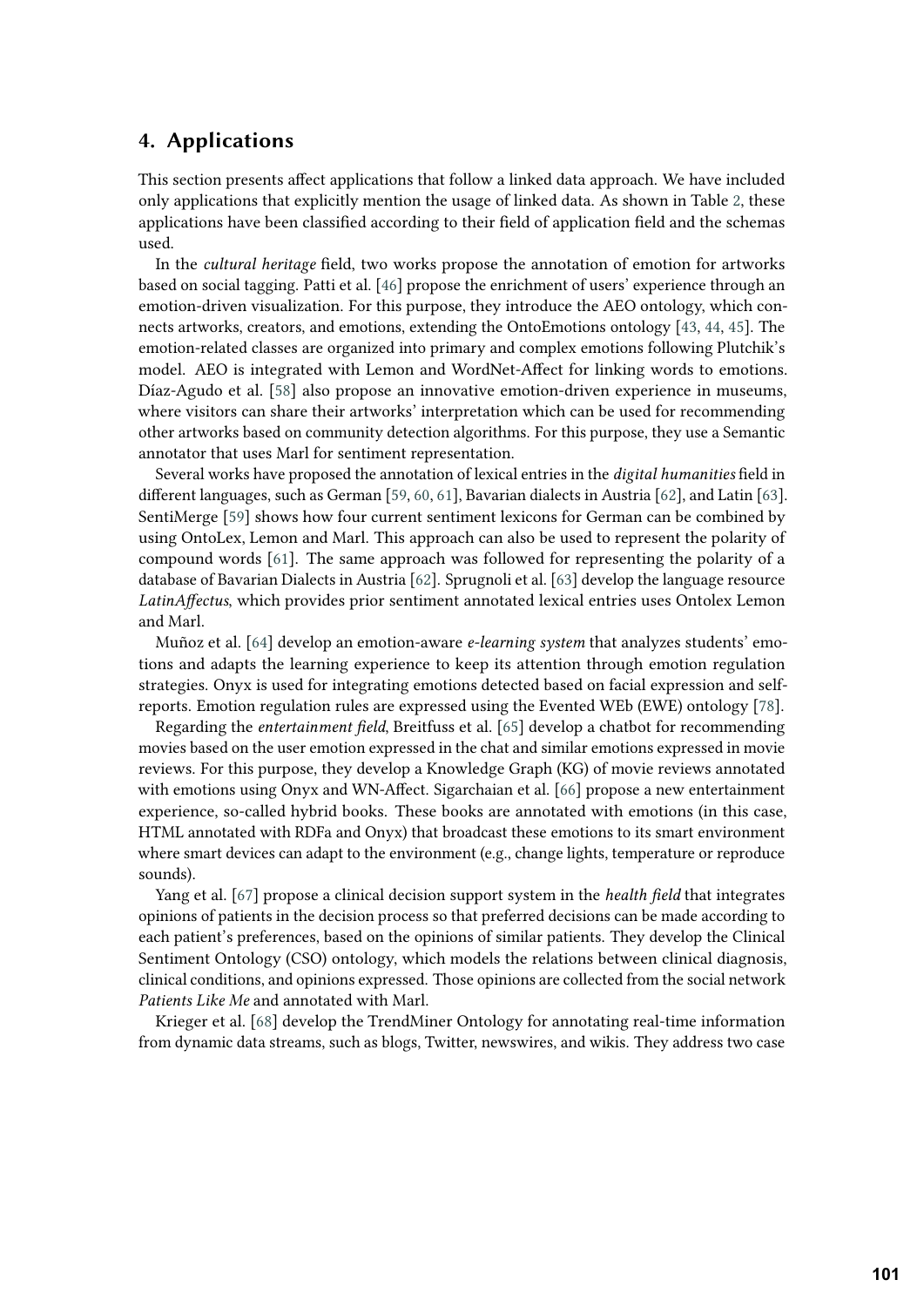studies, one in the *financial domain*, for providing decision support in investment decisions, and another one in the *political domain*, where political popularity and trends are tracked over time. They use Marl for annotating opinions. Finally, Sánchez-Rada et al. [\[69\]](#page-11-13) develop a system that tracks the expressed sentiments and emotions about financial entities for assisting financial investors. For this purpose, they use Marl and Onyx in combination with Financial Industry Business Ontology (FIBO) [\[79\]](#page-12-7).

*Marketing* is another field of application for these technologies. Navas-Loro et al. develop two corpora in this field: the Sentiment Analysis towards Brands (SAB) corpus [\[70\]](#page-11-14) and the Marketing Analysis in Spanish (MAS) corpus [\[71\]](#page-11-15). The SAB corpus provides tweets in Spanish annotated with both sentiment and the towards a brand, using Marl and Onyx. The SAB corpus extends the previous corpus by adding two dimensions: the purchase funnel (when the opinion has been expressed in the purchase process: awareness, evaluation, purchase, post-purchase, or ambiguous) and the marketing mix (what is evaluated in the opinion: product, price, promotion, or place).

In the *media domain*, Sánchez-Rada et al. [\[72\]](#page-12-0) develop an annotation system of YouTube videos that integrates sentiment and emotion analysis of different modalities (e.g., audio tone and audio transcription) using Marl and Onyx. The authors model emotion conversion as a PROV-O activity [\[73\]](#page-12-1). Paul Buitelaar et al. [\[74\]](#page-12-2) present the MixedEmotions toolbox that provides a linked data platform for multimodal emotion analysis. The platform is applied in three main use cases: brand reputation analysis from social media, call center monitoring, and emotion-driven smart TV. In addition, this platform includes Senpy [\[41\]](#page-10-3), a linked data framework for NLP services that uses Marl and Onyx for sentiment and emotion annotation and conversion.

In the tourism domain, Gazzè et al. [\[75\]](#page-12-3) develop the Tourpedia knowledge graph, which combines data extracted from social media (e.g., Facebook, Foursquare, Google Places, and Booking.com). The purpose of this dataset is to provide the sentiment associated with different touristic venues (e.g., accommodations, restaurants, points of interest, and attractions). They use Marl for annotating sentiments.

Finally, Vulcu et al. [\[76,](#page-12-4) [77\]](#page-12-5) present a system for generating domain-specific sentiment lexicons, evaluated with reviews from the hotel and electronics domains. The system uses Marl for annotating the sentiments.

### <span id="page-6-0"></span>**5. Datasets**

This section collects available linguistic linked data resources annotated with sentiment or emotions resulting from some of the works presented in the previous section. Table [3](#page-7-1) provides an overview of their characteristics.

## <span id="page-6-1"></span>**6. Conclusions and Future work**

From the review of the linked data approaches for sentiment and emotion analysis presented in this paper, we can conclude that these technologies are reaching a certain level of maturity. As expected, most works have been focused on annotating lexicons and using sentiment services.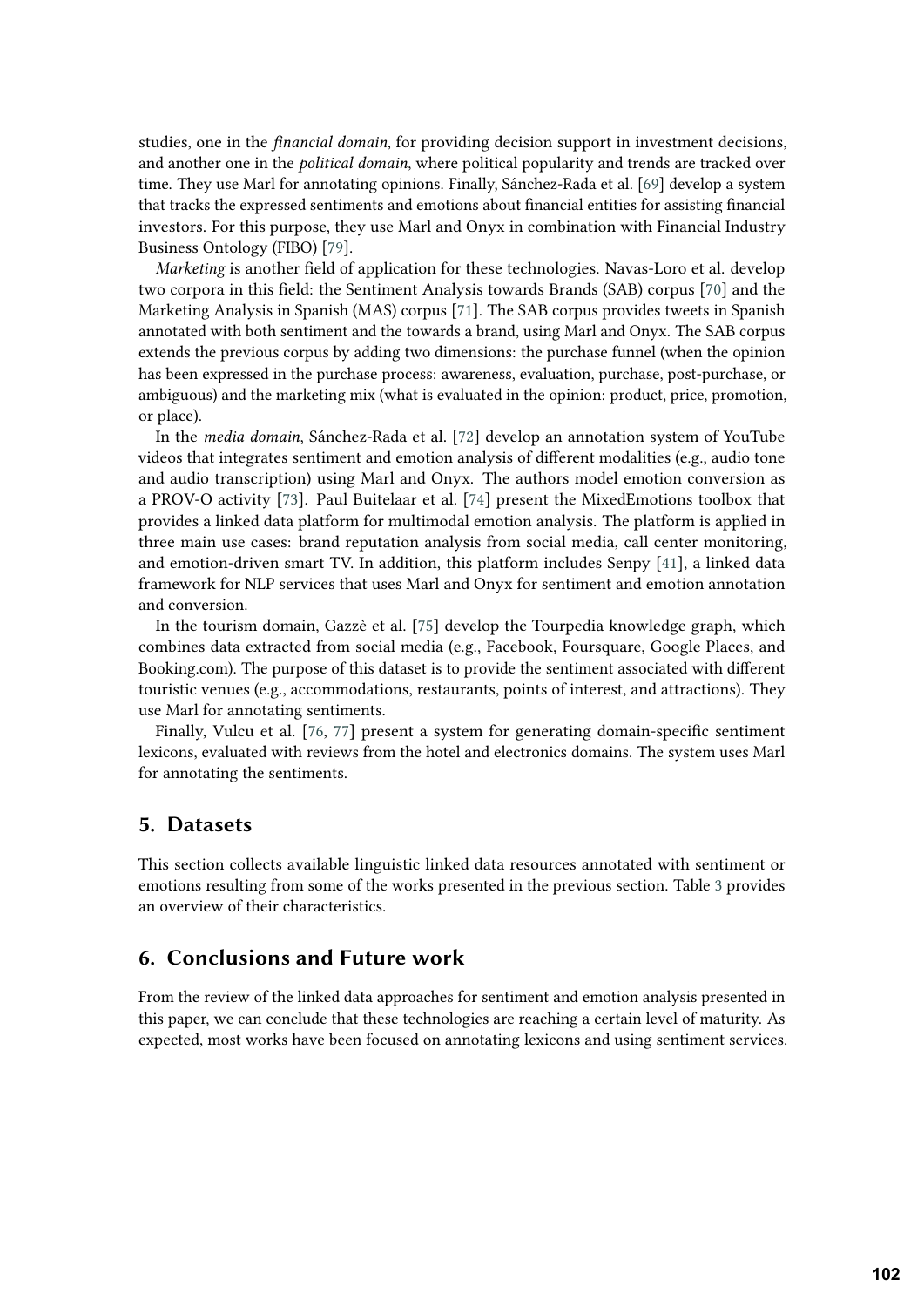<span id="page-7-1"></span>

| <b>Dataset</b>  | Description                              | <b>Size</b>                  | Schema    | <b>URL</b> | Ref.   |
|-----------------|------------------------------------------|------------------------------|-----------|------------|--------|
| <b>KGMovies</b> | Knowledge Graph of Emotions              | 37,798,497 triples           | Onyx,     | [80]       | [65]   |
|                 | in Movies Reviews                        |                              | WnAffect  |            |        |
| TweetsKB        | Knowledge graph of annotated             | 2 billion tweets, 48         | Marl      | [81]       | $[82]$ |
|                 | tweets                                   | billion triples              |           |            |        |
|                 | SABCorpus Sentiment toward Brands        | 4548 tweets                  | Marl,     | [83]       | $[70]$ |
|                 |                                          |                              | Onyx      |            |        |
|                 | MASCorpus Sentiment in the purchase fun- | 3763 tweets                  | Marl,     | [84]       | $[71]$ |
|                 | nel                                      |                              | Onyx      |            |        |
| LiLa            | Semantic annotated Latin lem-            | 134,228 lemma ob-            | Marl      | 63         | [85]   |
| Dataset         | mas                                      | jects and 58,278 hy-         |           |            |        |
|                 |                                          | polemma objects              |           |            |        |
| SentiMerge      | Combination of four German               | 96918 lexical entries        | Marl      | [59]       | [86]   |
|                 | Sentiment Lexicons                       |                              |           |            |        |
| Tourpedia       | Sentiment of reviews associ-             | <b>RDF</b><br>6M<br>triples, | Marl      | 75         | [87]   |
|                 | ated to different tourist venues         | 500.000 places               |           |            |        |
|                 | (accommodations, restaurants,            |                              |           |            |        |
|                 | points of interest and attrac-           |                              |           |            |        |
|                 | tions) in eight cities                   |                              |           |            |        |
| SenticNet       | SenticNet knowledge base                 | 200.000<br>common            | SenticNet | 47         | 88     |
|                 |                                          | sense concepts (v6)          |           |            |        |

**Table 3**

Datasets

Nevertheless, except for text generation, we have found reports of experiences in all identified use cases.

The evolution of the LLOD and the consolidation of specifications such as Ontolex-Lemon [\[89\]](#page-13-0) can also contribute to adopting linked data technologies for representing language resources and integrating NLP services. Nevertheless, the LLOD approach still needs to provide more tools and resources for fostering its adoption by the NLP community.

When considering the future of these technologies, multimodal sentiment and emotion analysis provides an excellent use case, since there is the need to integrate different approaches, and linked data technologies provide a seamless solution, as shown in existing works.

# **Acknowledgments**

This research has been partially funded by the Spanish Ministry of Science and Innovation (Ministerio de Ciencia e Innovación) under the R&D project COGNOS (PID2019-105484RB-I00)

We want to thank Ilan Kernerman and the SSALD organization for inviting us to present our work in the workshop

## **References**

<span id="page-7-0"></span>[1] W3C Community Group, Guidelines for developing linked data emotion and sentiment analysis services, [https://www.gsi.upm.es/otros/ldmesa/,](https://www.gsi.upm.es/otros/ldmesa/) 2021. J. Fernando Sánchez-Rada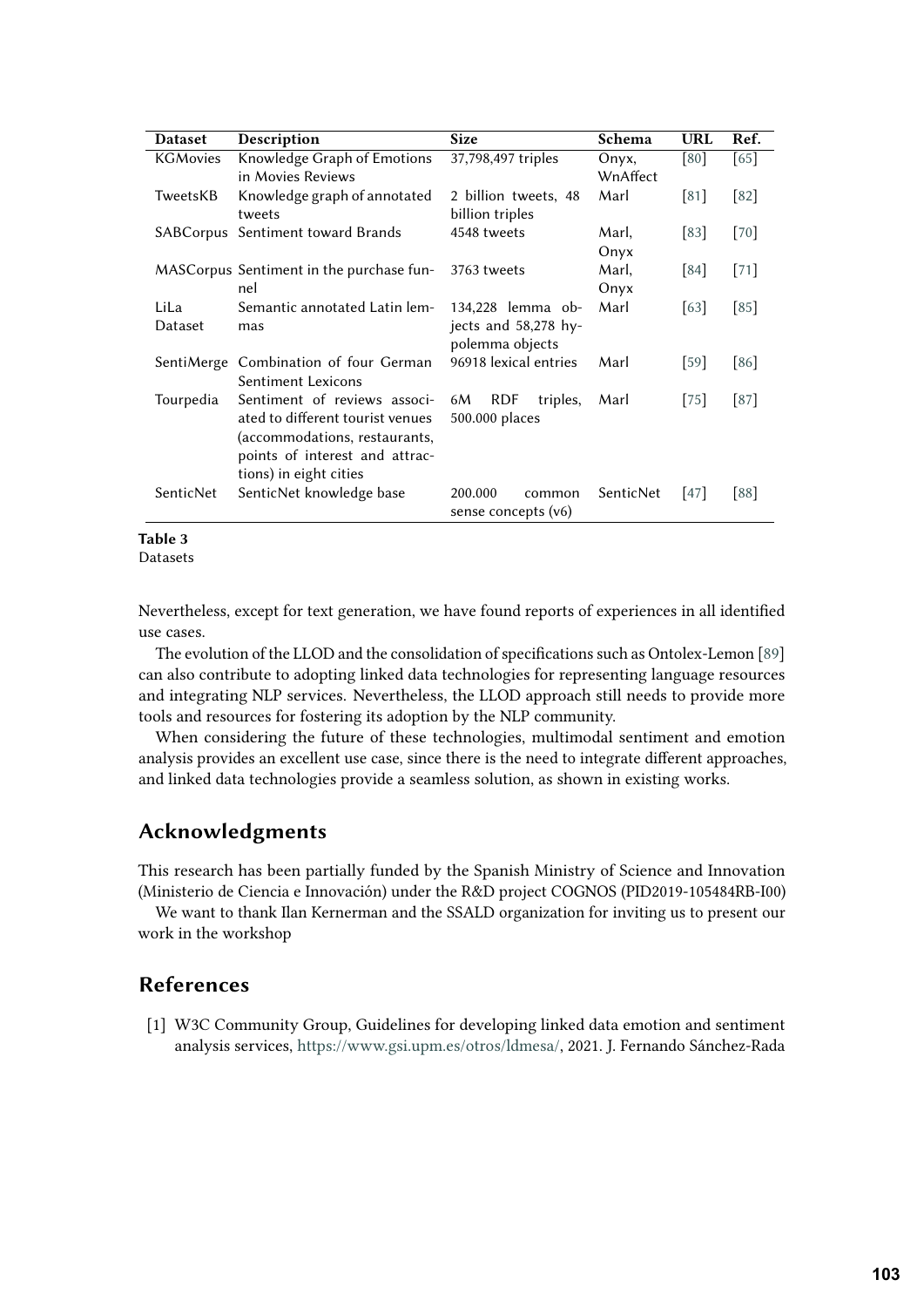and Carlos A. Iglesias (ed.), [Online; accessed 26-July-2021].

- <span id="page-8-0"></span>[2] F. A. Pozzi, E. Fersini, E. Messina, B. Liu, Challenges of sentiment analysis in social networks: an overview, Sentiment analysis in social networks (2017) 1–11.
- <span id="page-8-1"></span>[3] S. M. Mohammad, Challenges in sentiment analysis, in: A practical guide to sentiment analysis, Springer, 2017, pp. 61–83.
- <span id="page-8-2"></span>[4] A. Denis, S. Cruz-Lara, N. Bellalem, General purpose textual sentiment analysis and emotion detection tools, in: Workshop on Emotion and Computing, 2013, pp. º–8.
- <span id="page-8-3"></span>[5] J. Gracia, C. Fäth, M. Hartung, M. Ionov, J. Bosque-Gil, S. Veríssimo, C. Chiarcos, M. Orlikowski, Leveraging linguistic linked data for cross-lingual model transfer in the pharmaceutical domain, in: International Semantic Web Conference, Springer, 2020, pp. 499–514.
- <span id="page-8-4"></span>[6] R. Abaalkhail, B. Guthier, R. Alharthi, A. El Saddik, Survey on ontologies for affective states and their influences, Semantic web 9 (2018) 441–458.
- <span id="page-8-5"></span>[7] J. Bosque-Gil, J. Gracia, E. Montiel-Ponsoda, A. Gómez-Pérez, Models to represent linguistic linked data, Natural Language Engineering 24 (2018) 811–859.
- <span id="page-8-6"></span>[8] A. F. Khan, C. Chiarcos, T. Declerck, D. Gifu, E. G.-B. García, J. Gracia, M. Ionov, P. Labropoulou, F. Mambrini, J. P. McCrae, et al., When Linguistics Meets Web Technologies. Recent advances in Modelling Linguistic Linked Open Data, Semantic Web Journal (2021).
- <span id="page-8-7"></span>[9] F. Burkhardt, M. Schröder, P. Baggia, C. Pelachaud, C. Peter, E. Zovato, Emotion Markup Language (EmotionML) 1.0, W3C Recommendation, Technical Report, World Wide Web Consortium, 2014.
- <span id="page-8-8"></span>[10] T. Wilson, J. Wiebe, P. Hoffmann, Recognizing contextual polarity: An exploration of features for phrase-level sentiment analysis, Computational linguistics 35 (2009) 399–433.
- <span id="page-8-9"></span>[11] D. Ghazi, D. Inkpen, S. Szpakowicz, Prior and contextual emotion of words in sentential context, Computer Speech & Language 28 (2014) 76–92.
- <span id="page-8-10"></span>[12] S. R. El-Beltagy, Nileulex: A phrase and word level sentiment lexicon for Egyptian and modern standard Arabic, in: Proceedings of the Tenth International Conference on Language Resources and Evaluation (LREC'16), 2016, pp. 2900–2905.
- <span id="page-8-11"></span>[13] M. Soleymani, D. Garcia, B. Jou, B. Schuller, S.-F. Chang, M. Pantic, A survey of multimodal sentiment analysis, Image and Vision Computing 65 (2017) 3–14.
- <span id="page-8-12"></span>[14] E. W. Pamungkas, Emotionally-aware chatbots: A survey, arXiv preprint arXiv:1906.09774 (2019).
- <span id="page-8-13"></span>[15] F. Luo, D. Dai, P. Yang, T. Liu, B. Chang, Z. Sui, X. Sun, Learning to control the fine-grained sentiment for story ending generation, in: Proceedings of the 57th Annual Meeting of the Association for Computational Linguistics, 2019, pp. 6020–6026.
- <span id="page-8-14"></span>[16] R. Zhang, Z. Wang, K. Yin, Z. Huang, Emotional text generation based on cross-domain sentiment transfer, IEEE Access 7 (2019) 100081–100089.
- <span id="page-8-15"></span>[17] C. Karyotis, F. Doctor, R. Iqbal, A. James, Affect aware ambient intelligence: Current and future directions, State of the Art in AI Applied to Ambient Intelligence (2017) 48–67.
- <span id="page-8-16"></span>[18] C. Chiarcos, S. Hellmann, S. Nordhoff, The open linguistics working group of the open knowledge foundation, in: Linked Data in Linguistics, Springer, 2012, pp. 153–160.
- <span id="page-8-17"></span>[19] J. F. Sánchez-Rada, C. A. Iglesias, Social context in sentiment analysis: Formal definition, overview of current trends and framework for comparison, Information Fusion 52 (2019) 344–356.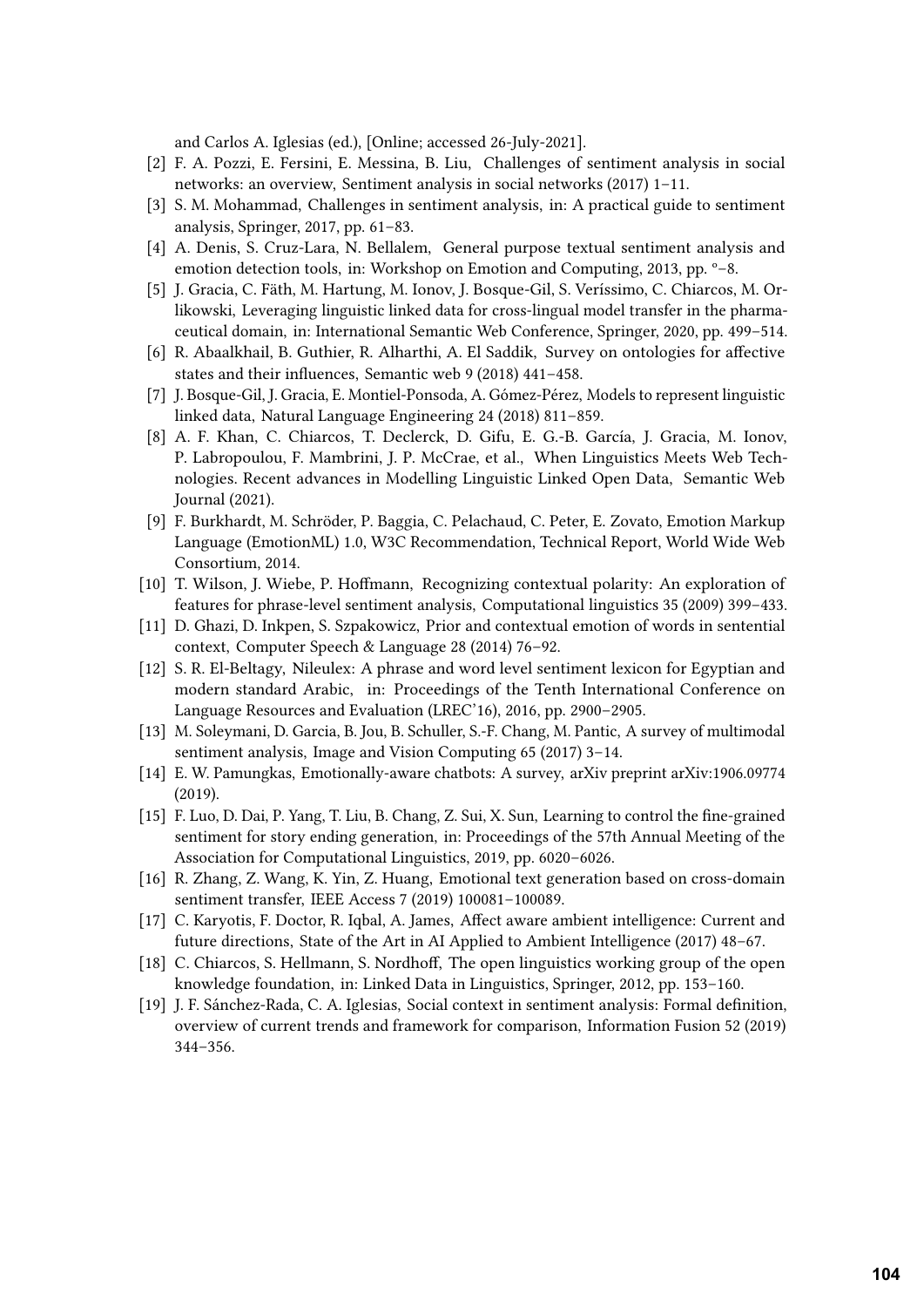- <span id="page-9-0"></span>[20] A. Joshi, P. Bhattacharyya, S. Ahire, Sentiment resources: Lexicons and datasets, in: A Practical Guide to Sentiment Analysis, Springer, 2017, pp. 85–106.
- <span id="page-9-1"></span>[21] M. Navas-Loro, V. Rodríguez-Doncel, Spanish corpora for sentiment analysis: a survey, Language Resources and Evaluation 54 (2020) 303–340.
- <span id="page-9-2"></span>[22] S. Baccianella, A. Esuli, F. Sebastiani, Sentiwordnet 3.0: an enhanced lexical resource for sentiment analysis and opinion mining., in: Lrec, volume 10, 2010, pp. 2200–2204.
- <span id="page-9-3"></span>[23] G. A. Miller, Wordnet: a lexical database for english, Communications of the ACM 38 (1995) 39–41.
- <span id="page-9-4"></span>[24] P. Ekman, E. R. Sorenson, W. V. Friesen, Pan-cultural elements in facial displays of emotion, Science 164 (1969) 86–88.
- <span id="page-9-5"></span>[25] R. Plutchik, A psychoevolutionary theory of emotions, Sage Publications, 1982.
- <span id="page-9-6"></span>[26] J. A. Russell, A circumplex model of affect., Journal of personality and social psychology 39 (1980) 1161.
- <span id="page-9-7"></span>[27] A. Mehrabian, Pleasure-arousal-dominance: A general framework for describing and measuring individual differences in temperament, Current Psychology 14 (1996) 261–292.
- <span id="page-9-8"></span>[28] E. Cambria, A. Livingstone, A. Hussain, The hourglass of emotions, in: Cognitive behavioural systems, Springer, 2012, pp. 144–157.
- <span id="page-9-9"></span>[29] M. Schröder, H. Pirker, M. Lamolle, First suggestions for an emotion annotation and representation language, in: Proceedings of LREC, volume 6, 2006, pp. 88–92.
- <span id="page-9-10"></span>[30] C. Strapparava, A. Valitutti, et al., Wordnet affect: an affective extension of wordnet., in: Proceedings of the Fourth International Conference on Language Resources and Evaluation (LREC'04), volume 4, European Language Resources Association (ELRA), 2004, pp. 1083– 1086.
- <span id="page-9-11"></span>[31] Y. R. Tausczik, J. W. Pennebaker, The psychological meaning of words: LIWC and computerized text analysis methods, Journal of language and social psychology 29 (2010) 24–54.
- <span id="page-9-12"></span>[32] M. M. Bradley, P. J. Lang, Affective norms for English words (ANEW): Instruction manual and affective ratings, Technical Report, Technical report C-1, the center for research in psychophysiology . . . , 1999.
- <span id="page-9-13"></span>[33] J. F. Sánchez-Rada, B. Schuller, V. Patti, P. Buitelaar, G. Vulcu, F. Bulkhardt, C. Clavel, M. Petychakis, C. A. Iglesias, Towards a common linked data model for sentiment and emotion analysis, in: Proceedings of the LREC 2016 Workshop Emotion and Sentiment Analysis (ESA 2016), Portorož, Slovenia, volume 23, 2016, pp. 48–56.
- <span id="page-9-14"></span>[34] A. Westerski, C. A. Iglesias, F. Tapia, Linked Opinions: Describing Sentiments on the Structured Web of Data, in: Proceedings of the 4th International Workshop Social Data on the Web, ISWC, CEUR, Bonn, Germany, 2011. URL: [http://ceur-ws.org/Vol-830/.](http://ceur-ws.org/Vol-830/)
- <span id="page-9-15"></span>[35] C. A. Iglesias, J. F. Sánchez-Rada, G. Vulcu, P. Buitelaar, Linked Data Models for Sentiment and Emotion Analysis in Social Networks, in: F. A. Pozzi, E. Fersini, E. Messina, B. Liu (Eds.), Sentiment Analysis in Social Networks, Morgan Kauffman, 2016, pp. 46–66. URL: [http://store.elsevier.com/Sentiment-Analysis-in-Social-Networks/](http://store.elsevier.com/Sentiment-Analysis-in-Social-Networks/Federico-Alberto-Pozzi/isbn-9780128044124/) [Federico-Alberto-Pozzi/isbn-9780128044124/.](http://store.elsevier.com/Sentiment-Analysis-in-Social-Networks/Federico-Alberto-Pozzi/isbn-9780128044124/)
- <span id="page-9-16"></span>[36] T. Lebo, S. Sahoo, D. McGuinness, K. Belhajjame, J. Cheney, D. Corsar, D. Garijo, S. Soiland-Reyes, S. Zednik, J. Zhao, PROV-O: The prov ontology, 2013.
- <span id="page-9-17"></span>[37] P. Buitelaar, M. Arcan, C. A. Iglesias, J. F. Sánchez-Rada, C. Strapparava, Linguistic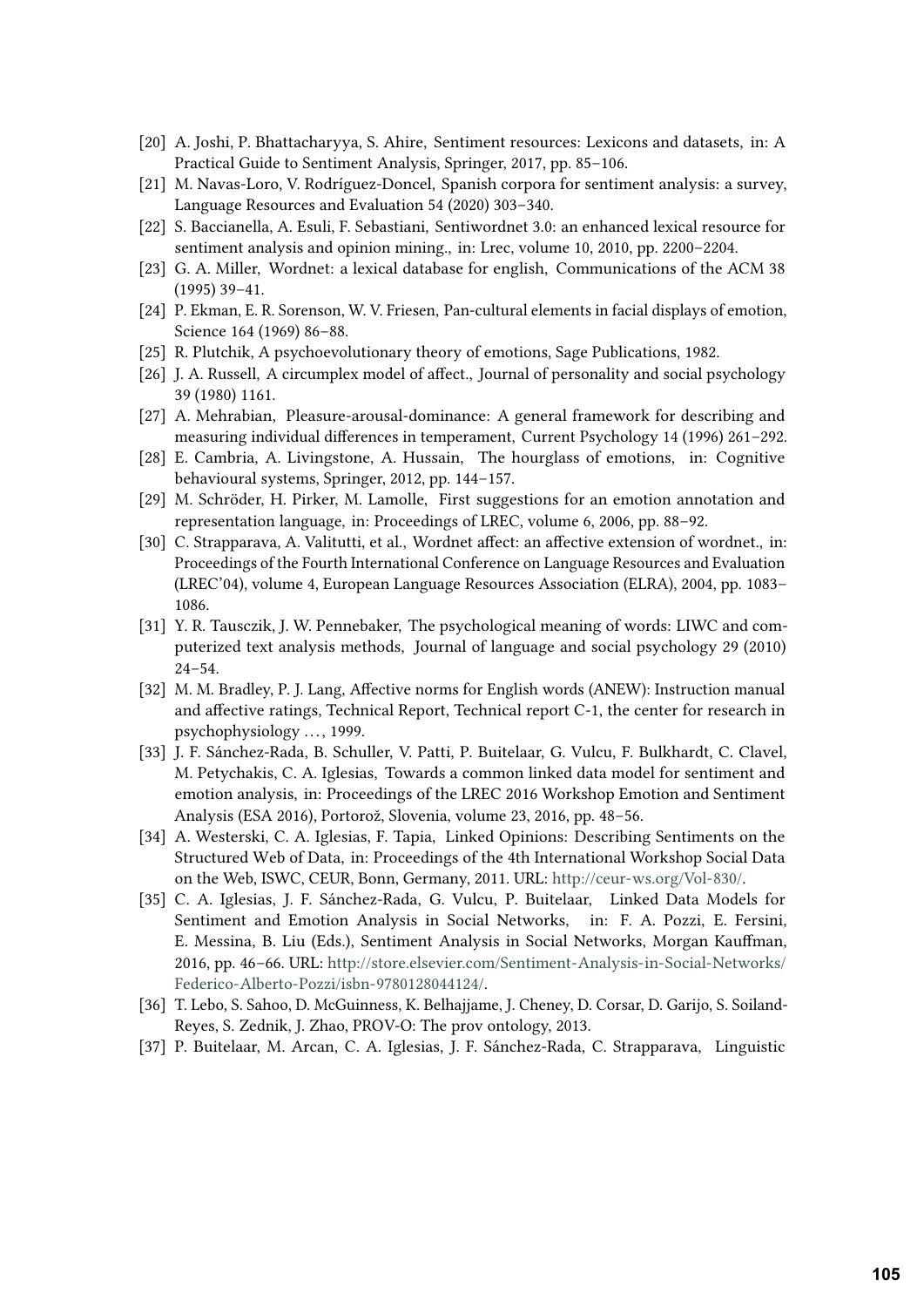linked data for sentiment analysis, in: Proceedings of the 2nd Workshop on Linked Data in Linguistics (LDL-2013): Representing and linking lexicons, terminologies and other language data, 2013, pp. 1–8.

- <span id="page-10-0"></span>[38] P. Buitelaar, P. Cimiano, J. McCrae, E. Montiel-Ponsoda, T. Declerck, Ontology lexicalisation: The lemon perspective, in: Workshop Proceedings of the 9th International Conference on Terminology and Artificial Intelligence, 2011, pp. 33–36.
- <span id="page-10-1"></span>[39] S. Hellmann, J. Lehmann, S. Auer, M. Brümmer, Integrating nlp using linked data, in: International semantic web conference, Springer, 2013, pp. 98–113.
- <span id="page-10-2"></span>[40] J. F. Sánchez-Rada, C. A. Iglesias, Onyx: A linked data approach to emotion representation, Information Processing & Management 52 (2016) 99–114.
- <span id="page-10-3"></span>[41] J. F. Sánchez-Rada, O. Araque, C. A. Iglesias, Senpy: A framework for semantic sentiment and emotion analysis services, Knowledge-Based Systems 190 (2020) 105193.
- <span id="page-10-4"></span>[42] M. Grassi, Developing heo human emotions ontology, in: European Workshop on Biometrics and Identity Management, Springer, 2009, pp. 244–251.
- <span id="page-10-5"></span>[43] V. Francisco, P. Gervás, F. Peinado, Ontological reasoning to configure emotional voice synthesis, in: International Conference on Web Reasoning and Rule Systems, Springer, 2007, pp. 88–102.
- <span id="page-10-6"></span>[44] V. Francisco, R. Hervás, Emotag: Automated mark up of affective information in texts., in: EUROLAN 2007 Summer School Alexandru Ioan Cuza University of Iaşi, 2007, p. 5.
- <span id="page-10-7"></span>[45] V. Francisco, R. Hervás, F. Peinado, P. Gervás, Emotales: creating a corpus of folk tales with emotional annotations, Language Resources and Evaluation 46 (2012) 341–381.
- <span id="page-10-8"></span>[46] V. Patti, F. Bertola, A. Lieto, Arsemotica for arsmeteo. org: Emotion-driven exploration of online art collections, in: The Twenty-Eighth International Flairs Conference, 2015, pp. 288–293.
- <span id="page-10-9"></span>[47] E. Cambria, Y. Li, F. Z. Xing, S. Poria, K. Kwok, Senticnet 6: Ensemble application of symbolic and subsymbolic ai for sentiment analysis, in: Proceedings of the 29th ACM international conference on information & knowledge management, 2020, pp. 105–114.
- <span id="page-10-10"></span>[48] M. Dragoni, S. Poria, E. Cambria, Ontosenticnet: A commonsense ontology for sentiment analysis, IEEE Intelligent Systems 33 (2018) 77–85.
- <span id="page-10-11"></span>[49] R. Speer, C. Havasi, Conceptnet 5: A large semantic network for relational knowledge, in: The People's Web Meets NLP, Springer, 2013, pp. 161–176.
- <span id="page-10-12"></span>[50] F. Radulovic, N. Milikic, Smiley ontology, in: Proceedings of The 1st International Workshop On Social Networks Interoperability, 2009.
- <span id="page-10-13"></span>[51] J. F. Sánchez-Rada, C. Strapparava, A. Valitutti, WN-Affect Taxonomy, [https://www.gsi.](https://www.gsi.upm.es/ontologies/wnaffect/) [upm.es/ontologies/wnaffect/,](https://www.gsi.upm.es/ontologies/wnaffect/) 2021. [Online; accessed 26-July-2021].
- <span id="page-10-14"></span>[52] J. F. Sánchez-Rada, SLIWC, linked data version of linguistic inquiry and word count (LIWC) dictionary, [https://gsi.upm.es/ontologies/participation/#sliwc,](https://gsi.upm.es/ontologies/participation/#sliwc) 2021. [Online; accessed 26- July-2021].
- <span id="page-10-15"></span>[53] C. Brenga, A. Celotto, V. Loia, S. Senatore, Sentiwordskos: A lexical ontology extended with sentiments and emotions, in: 2015 Conference on Technologies and Applications of Artificial Intelligence (TAAI), IEEE, 2015, pp. 237–244.
- <span id="page-10-16"></span>[54] J. Yan, D. B. Bracewell, F. Ren, S. Kuroiwa, The creation of a chinese emotion ontology based on hownet., Engineering Letters 16 (2008).
- <span id="page-10-17"></span>[55] Z. Dong, Q. Dong, Hownet-a hybrid language and knowledge resource, in: Interna-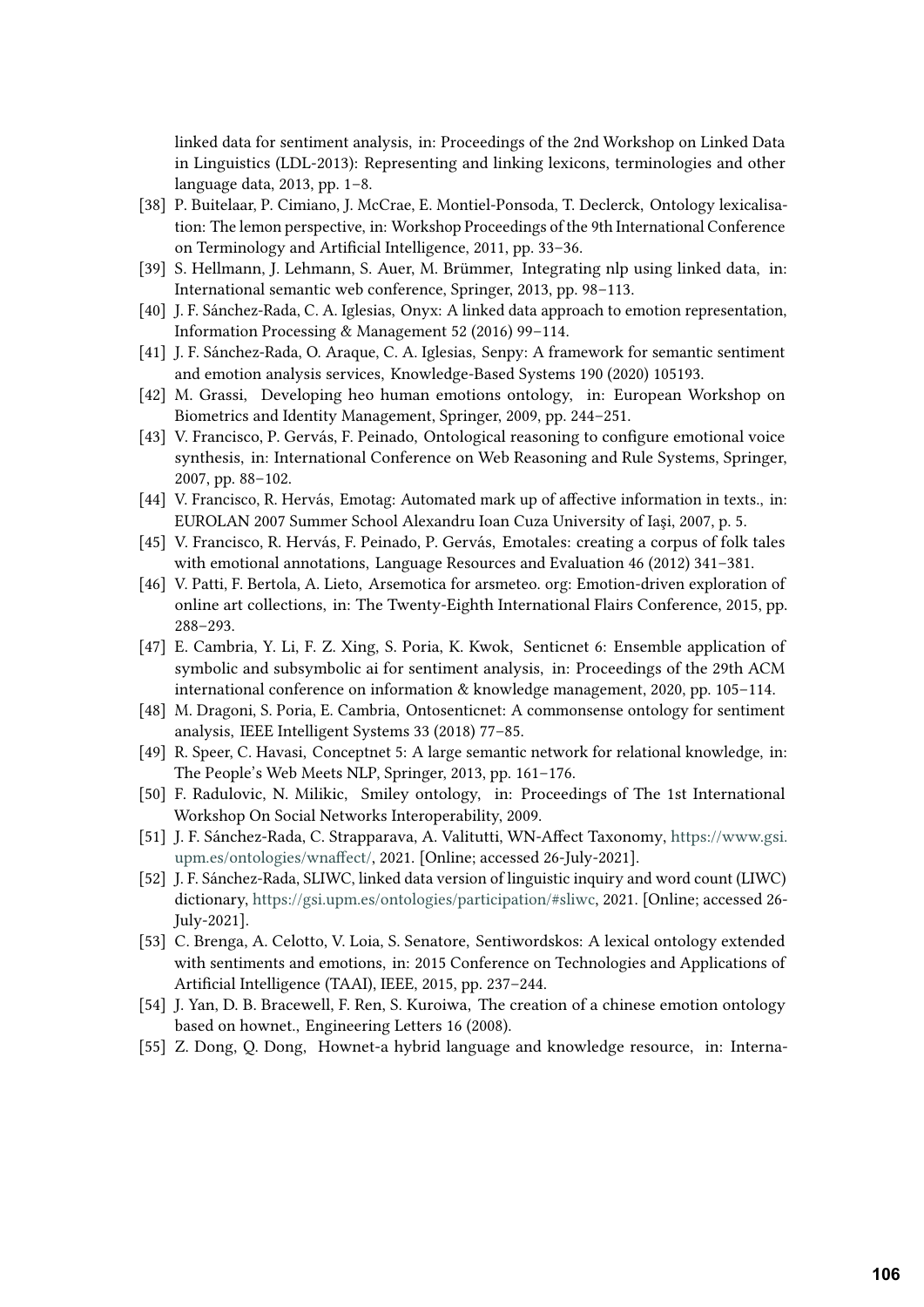tional Conference on Natural Language Processing and Knowledge Engineering, 2003. Proceedings. 2003, IEEE, 2003, pp. 820–824.

- <span id="page-11-0"></span>[56] M. Ptaszynski, R. Rzepka, K. Araki, Y. Momouchi, A robust ontology of emotion objects, in: Proceedings of The Eighteenth Annual Meeting of The Association for Natural Language Processing (NLP-2012), 2012, pp. 719–722.
- <span id="page-11-1"></span>[57] A. Nakamura, Dictionary of emotive expressions (kanjyo hyogen jiten), 1993.
- <span id="page-11-2"></span>[58] B. Diaz-Agudo, A. Bosca, A. Bolioli, G. Jimenez Jimenez Diaz, T. Kuflik, A. J. Wecker, Towards personalized social recommendations for cultural heritage activities: Methods and technology to enable cohesive and inclusive recommendations, in: Adjunct Proceedings of the 29th ACM Conference on User Modeling, Adaptation and Personalization, 2021, pp. 199–202.
- <span id="page-11-3"></span>[59] G. Emerson, T. Declerck, SentiMerge: Combining sentiment lexicons in a bayesian framework, in: Proceedings of Workshop on Lexical and Grammatical Resources for Language Processing, 2014, pp. 30–38.
- <span id="page-11-4"></span>[60] T. Declerck, H.-U. Krieger, Harmonization of German Lexical Resources for Opinion Mining, in: LREC, 2014, pp. 3872–3876.
- <span id="page-11-5"></span>[61] T. Declerck, Representation of polarity information of elements of German compound words, in: LDL 2016 5th Workshop on Linked Data in Linguistics: Managing, Building and Using Linked Language Resources, 2016, p. 46.
- <span id="page-11-6"></span>[62] T. Declerck, A. Dorn, E. Wandl-Vogt, Adding Polarity Information to Entries of the Database of Bavarian Dialects in Austria, in: G. M. Tinatin Margalitadze (Ed.), Proceedings of the 17th EURALEX International Congress, Ivane Javakhishvili Tbilisi University Press, Tbilisi, Georgia, 2016, pp. 654–659.
- <span id="page-11-7"></span>[63] R. Sprugnoli, F. Mambrini, G. Moretti, M. Passarotti, Towards the Modeling of Polarity in a Latin Knowledge Base, in: WHiSe@ ESWC, 2020, pp. 59–70.
- <span id="page-11-8"></span>[64] S. Muñoz, E. Sánchez, C. A. Iglesias, An emotion-aware learning analytics system based on semantic task automation, Electronics 9 (2020) 1194.
- <span id="page-11-9"></span>[65] A. Breitfuss, K. Errou, A. Kurteva, A. Fensel, Representing emotions with knowledge graphs for movie recommendations, Future Generation Computer Systems (2021).
- <span id="page-11-10"></span>[66] H. G. Sigarchian, B. De Meester, F. Salliau, W. De Neve, S. Logghe, R. Verborgh, E. Mannens, R. Van de Walle, D. Schuurman, Hybrid books for interactive digital storytelling: Connecting story entities and emotions to smart environments, in: International Conference on Interactive Digital Storytelling, Springer, 2015, pp. 105–116.
- <span id="page-11-11"></span>[67] J. Yang, L. Xiao, K. Li, Modelling clinical experience data as an evidence for patient-oriented decision support, BMC medical informatics and decision making 20 (2020) 1–11.
- <span id="page-11-12"></span>[68] H.-U. Krieger, T. Declerck, TMO—The Federated Ontology of the TrendMiner Project, in: LREC, Citeseer, 2014, pp. 4164–4171.
- <span id="page-11-13"></span>[69] J. F. Sánchez-Rada, M. Torres, C. A. Iglesias, R. Maestre, E. Peinado, A linked data approach to sentiment and emotion analysis of twitter in the financial domain, in: WaSABi-FEOSW@ ESWC, 2014.
- <span id="page-11-14"></span>[70] M. Navas-Loro, V. Rodríguez-Doncel, I. Santana-Perez, A. Sánchez, Spanish corpus for sentiment analysis towards brands, in: International Conference on Speech and Computer, Springer, 2017, pp. 680–689.
- <span id="page-11-15"></span>[71] M. Navas-Loro, V. Rodríguez-Doncel, I. Santana-Pérez, A. Fernández-Izquierdo, A. Sánchez,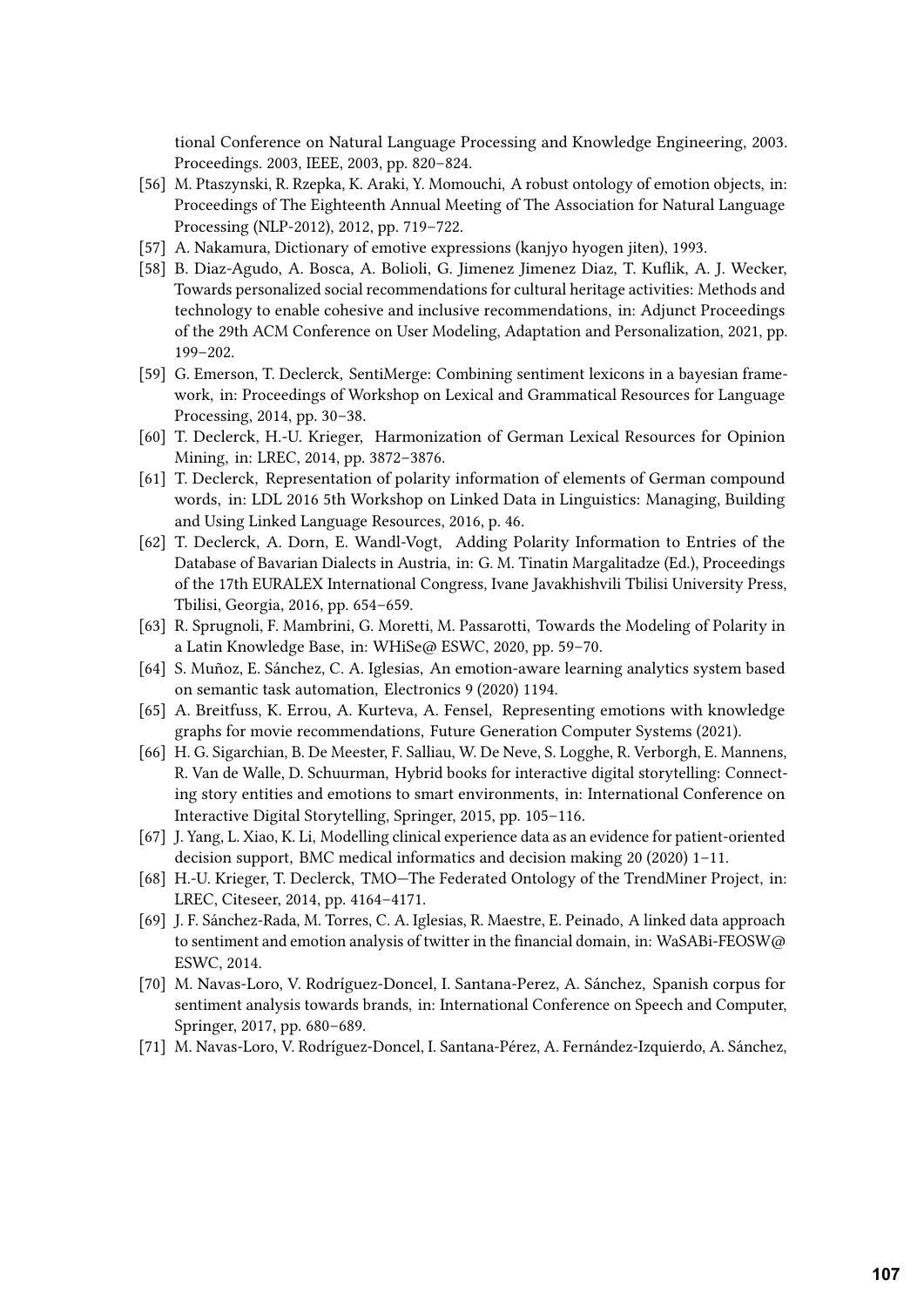Mas: A corpus of tweets for marketing in Spanish, in: European Semantic Web Conference, Springer, 2018, pp. 363–375.

- <span id="page-12-0"></span>[72] J. F. Sánchez-Rada, C. A. Iglesias, R. Gil, A linked data model for multimodal sentiment and emotion analysis, in: Proceedings of the 4th Workshop on Linked Data in Linguistics: Resources and Applications, 2015, pp. 11–19.
- <span id="page-12-1"></span>[73] J. F. Sánchez-Rada, C. A. Iglesias, H. Sagha, B. Schuller, I. Wood, P. Buitelaar, Multimodal multimodel emotion analysis as linked data, in: 2017 Seventh International Conference on Affective Computing and Intelligent Interaction Workshops and Demos (ACIIW), IEEE, 2017, pp. 111–116.
- <span id="page-12-2"></span>[74] P. Buitelaar, I. D. Wood, S. Negi, M. Arcan, J. P. McCrae, A. Abele, C. Robin, V. Andryushechkin, H. Ziad, H. Sagha, et al., Mixedemotions: An open-source toolbox for multimodal emotion analysis, IEEE Transactions on Multimedia 20 (2018) 2454–2465.
- <span id="page-12-3"></span>[75] D. Gazzè, A. Lo Duca, A. Marchetti, M. Tesconi, An overview of the Tourpedia linked dataset with a focus on relations discovery among places, in: Proceedings of the 11th International Conference on Semantic Systems, 2015, pp. 157–160.
- <span id="page-12-4"></span>[76] G. Vulcu, R. L. Monje, M. Munoz, P. Buitelaar, C. A. Iglesias, Linked-data based domainspecific sentiment lexicons, in: 3rd Workshop on Linked Data in Linguistics: Multilingual Knowledge Resources and Natural Language Processing, 2009, p. 77.
- <span id="page-12-5"></span>[77] G. Vulcu, P. Buitelaar, S. Negi, B. Pereira, M. Arcan, B. Coughlan, J. F. Sanchez, C. A. Iglesias, Generating linked-data based domain-specific sentiment lexicons from legacy language and semantic resources, in: Proceedings of the 9th Edition of Language Resources and Evaluation Conference (LREC2014), European Language Resources Association, 2014.
- <span id="page-12-6"></span>[78] M. Coronado, C. A. Iglesias, E. Serrano, Modelling rules for automating the evented web by semantic technologies, Expert Systems with Applications 42 (2015) 7979–7990.
- <span id="page-12-7"></span>[79] M. Bennett, The financial industry business ontology: Best practice for big data, Journal of Banking Regulation 14 (2013) 255–268.
- <span id="page-12-8"></span>[80] A. Kurteva, Video annotation ontology, [https://github.com/aneliamk/ontology,](https://github.com/aneliamk/ontology) 2021. [Online; accessed 26-July-2021].
- <span id="page-12-9"></span>[81] P. Fafalios, V. Iosifidis, E. Ntoutsi, S. Dietze, Tweetskb dataset, [https://data.gesis.org/](https://data.gesis.org/tweetskb/#dataset) [tweetskb/#dataset,](https://data.gesis.org/tweetskb/#dataset) 2021. [Online; accessed 26-July-2021].
- <span id="page-12-10"></span>[82] P. Fafalios, V. Iosifidis, E. Ntoutsi, S. Dietze, Tweetskb: A public and large-scale rdf corpus of annotated tweets, in: European Semantic Web Conference, Springer, 2018, pp. 177–190.
- <span id="page-12-11"></span>[83] M. Navas-Loro, V. Rodríguez-Doncel, I. Santana-Pérez, A. Sánchez, SAB Corpus. (Spanish Corpus for Sentiment Analysis towards Brands), [http://sabcorpus.linkeddata.es/,](http://sabcorpus.linkeddata.es/) 2017. [Online; accessed 26-July-2021].
- <span id="page-12-12"></span>[84] M. Navas, V. Rodríguez, A. Fernández, I. Santana, Sab corpus. (spanish corpus for sentiment analysis towards brands)bworld robot control software, ????
- <span id="page-12-13"></span>[85] L. Project, Lila dataset, [https://lila-erc.eu/sparql/dataset.html,](https://lila-erc.eu/sparql/dataset.html) 2021. [Online; accessed 26-July-2021].
- <span id="page-12-14"></span>[86] G. Emerson, T. Declerck, Sentimerge dataset, [https://github.com/guyemerson/SentiMerge,](https://github.com/guyemerson/SentiMerge) 2014. [Online; accessed 26-July-2021].
- <span id="page-12-15"></span>[87] A. Marchetti, M. Tesconi, C. Bacciu, S. Cresci, D. Gazze, A. Lo Duca, B. Rapisarda, Tourpedia dataset, [http://tour-pedia.org/about/datasets.html,](http://tour-pedia.org/about/datasets.html) 2015. [Online; accessed 26-July-2021].
- <span id="page-12-16"></span>[88] E. C. et al., Senticnet knowledge base, [https://sentic.net/downloads/,](https://sentic.net/downloads/) 2021. [Online; accessed